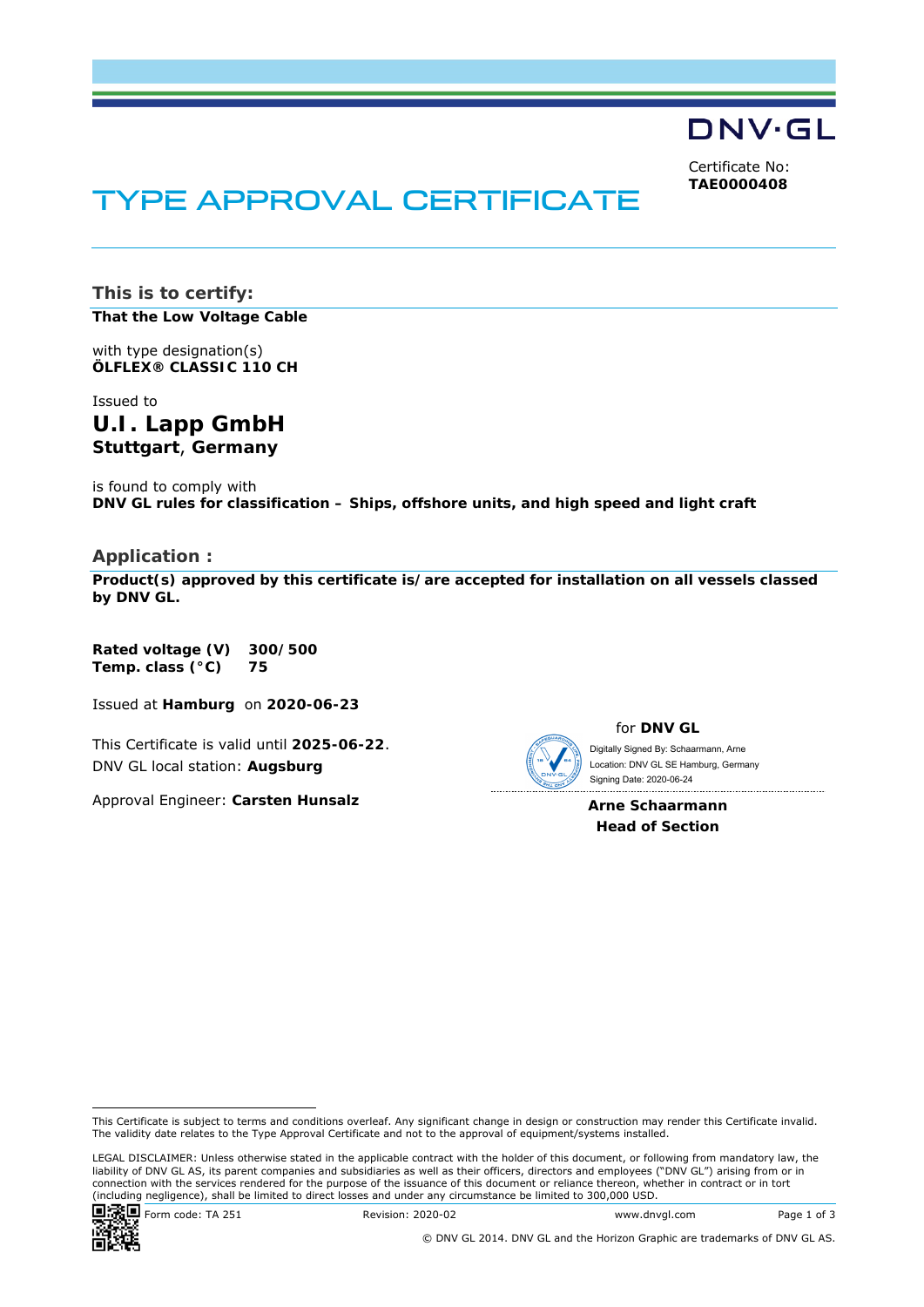Job Id: **262.1-033193-1**  Certificate No: **TAE0000408**

### **Product description**

Halogen free, flame retardant power and control cabels

| Rated voltage:     | U <sub>0</sub> /U 300/500 V                    |  |  |
|--------------------|------------------------------------------------|--|--|
| Temperature range: | -40 °C to +75 °C fixed installation (20.000 h) |  |  |
| Conductor:         | Flexible stranded copper class 5               |  |  |
| Insulation:        | Polyolefin based TI6                           |  |  |
| Inner sheath:      | Polyolefin based HM2                           |  |  |
| Screen:            | Tinned copper wire 85% coverage rate           |  |  |
| Outer sheath:      | Polyolefin based HM2                           |  |  |
| Number of cores:   | Cross-sectional areas:                         |  |  |
| 2 to 12            | $0,5 + 2,5$ mm <sup>2</sup>                    |  |  |
| 2 to 25            | $0.75$ mm <sup>2</sup>                         |  |  |
| 2 to 41            | $1 \text{ mm}^2$                               |  |  |

| $4 + 6$ mm <sup>2</sup>        |
|--------------------------------|
| $10 + 16 + 25$ mm <sup>2</sup> |
| $35 \text{ mm}^2$              |
|                                |

## **Application/Limitation**

2 to 25 1,5 mm<sup>2</sup>

Depending on the installation methods the cross section of the cable conductor shall be selected according IEC 60092-352 ANNEX A or according the manufacturer`s instruction.

The requirements of SOLAS Amendments Chapter II-1, Part D, Reg. 45, 5.2 (provision to be taken to limit Fire Propagation along Bunches of Cables or Wires) are fulfilled without any additional measures.

Power and Control. Flame retardant Cat. A. Halogen free. Low smoke.

## **Type Approval documentation**

| Test report: | LAPP Forbach No.124.15+057.15 dated 22-Mai-15 + 24-April-15 |
|--------------|-------------------------------------------------------------|
|              | LAPP Forbach No. 152.15 dated 2-July-15                     |
|              | VDE 562800-9021-0001/104047 a-d dated 2011-03-21            |
|              | VDE 562800-9021-0001/104047 d-g dated 2011-03-21            |
| Data sheet:  | DB10019900ql and DB10035030ql                               |

## **Tests carried out**

| <b>Standard</b>  | Release | <b>General description</b>                                                                                                                                                                                                                                  | Limitation |
|------------------|---------|-------------------------------------------------------------------------------------------------------------------------------------------------------------------------------------------------------------------------------------------------------------|------------|
| UL AWM 785 Style |         | 10701 + 21089                                                                                                                                                                                                                                               |            |
| EN 50525-3-11    | 2011-05 | Electric cables - Low voltage energy cables<br>of rated voltages up to and including<br>450/750 V (U0/U) - Part 3-11: Cables with<br>special fire performance - Flexible cables<br>with halogen-free thermoplastic insulation,<br>and low emission of smoke |            |
| EN 50363-7       | 2005-11 | Insulating, sheathing and covering<br>materials for low voltage energy cables<br>Part 7: Halogen-free, thermoplastic<br>insulating compounds                                                                                                                |            |
| VDE 0250-214     | 2002-04 |                                                                                                                                                                                                                                                             |            |